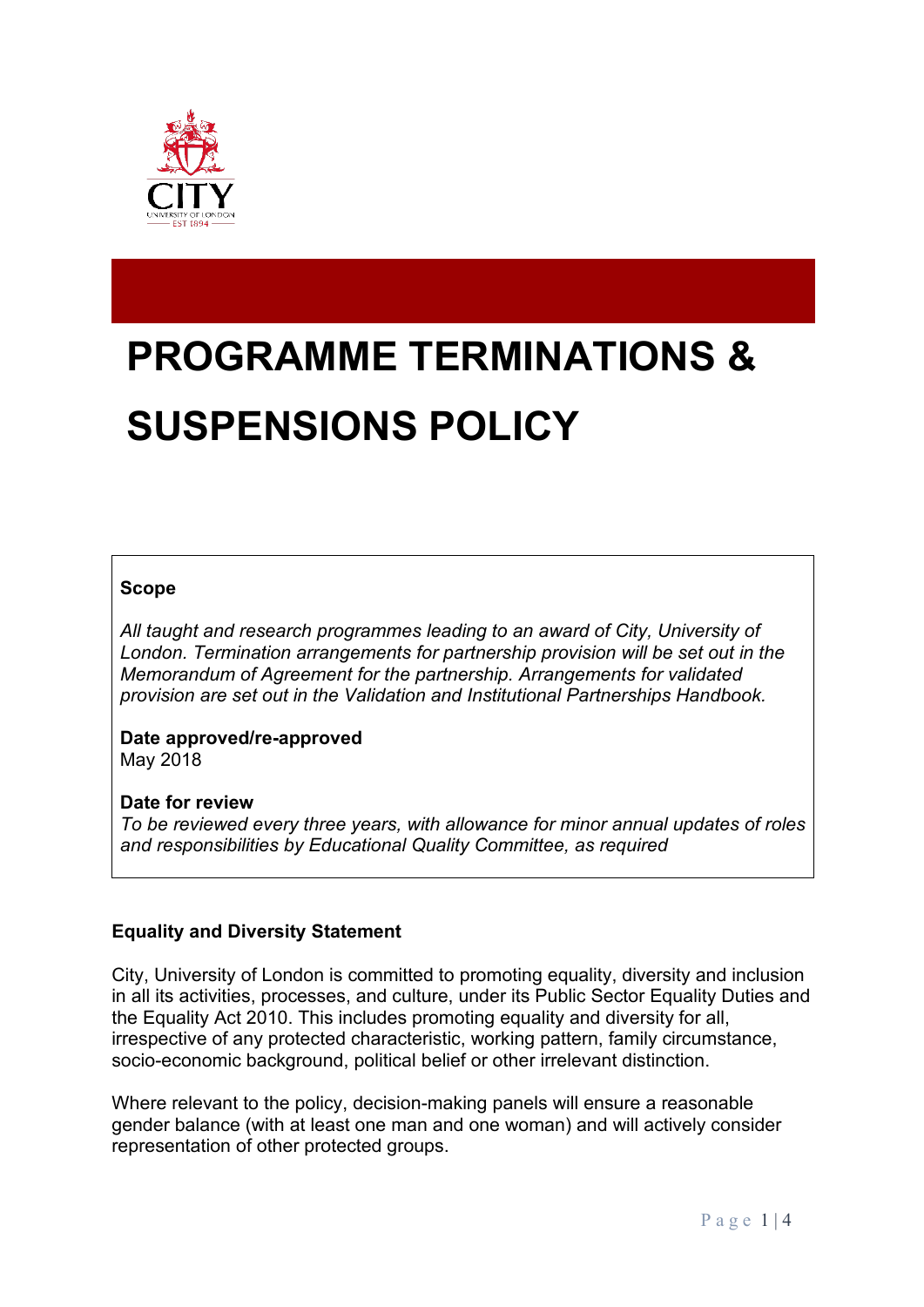# **Programme Terminations and Suspensions Policy**

The termination or suspension of a programme of study takes place in accordance with City's procedures, managed by Boards of Studies. The Vice President (Education) is ultimately responsible for approving decisions to terminate provision.

#### **Process**

Transitional arrangements will be established to protect the experience of students currently undertaking the programme, and offer-holders. Termination or suspensions will normally be phased, enabling existing students to complete their programme of study. In exceptional circumstances where this may not be possible, alternative arrangements will be put in place to safeguard the ability of students to complete their studies in line with City's Student Protection Plan.

Consideration will be given to the full implications of termination or suspension on the University's obligation to its students and applicants. Communications with students, where appropriate, will be undertaken before any decision is made. Advice should be sought from Student and Academic Services.

Decisions to terminate or suspend a programme may be informed by various factors, including (but not limited to):

- Consideration that it is no longer or is not currently relevant to students, employers and/or professional, statutory or regulatory bodies.
- Consideration that the content is no longer current.
- Poor levels of recruitment.
- Resource matters.
- View that the provision is not of adequate quality or does not display appropriate academic standards.

For collaborative arrangements, the termination should be discussed and negotiated with the partner institution in accordance with the Memorandum of Agreement. Consideration must be given to the implications of a proposed termination/suspension for any students studying on access/feeder and articulation arrangements (e.g. foundation year programme) delivered by a partner that guarantees progression to City. Consultation and communication with the partner institution must take place in accordance with the Memorandum of Agreement.

School Boards of Studies consider proposals for the termination or suspension of programmes. Once approved by Boards of Studies the Vice President (Education) will authorise formal termination/suspension.

#### **Reinstating a suspended programme**

Any programme which has been suspended and not reinstated for 3 years will automatically be terminated to ensure that accurate records may be maintained. A programme may be reinstated within 3 years by presenting a Stage 1 Programme Approval submission to University Programme Approval Committee so that the current market, resourcing and demand for the programme can be considered and approved.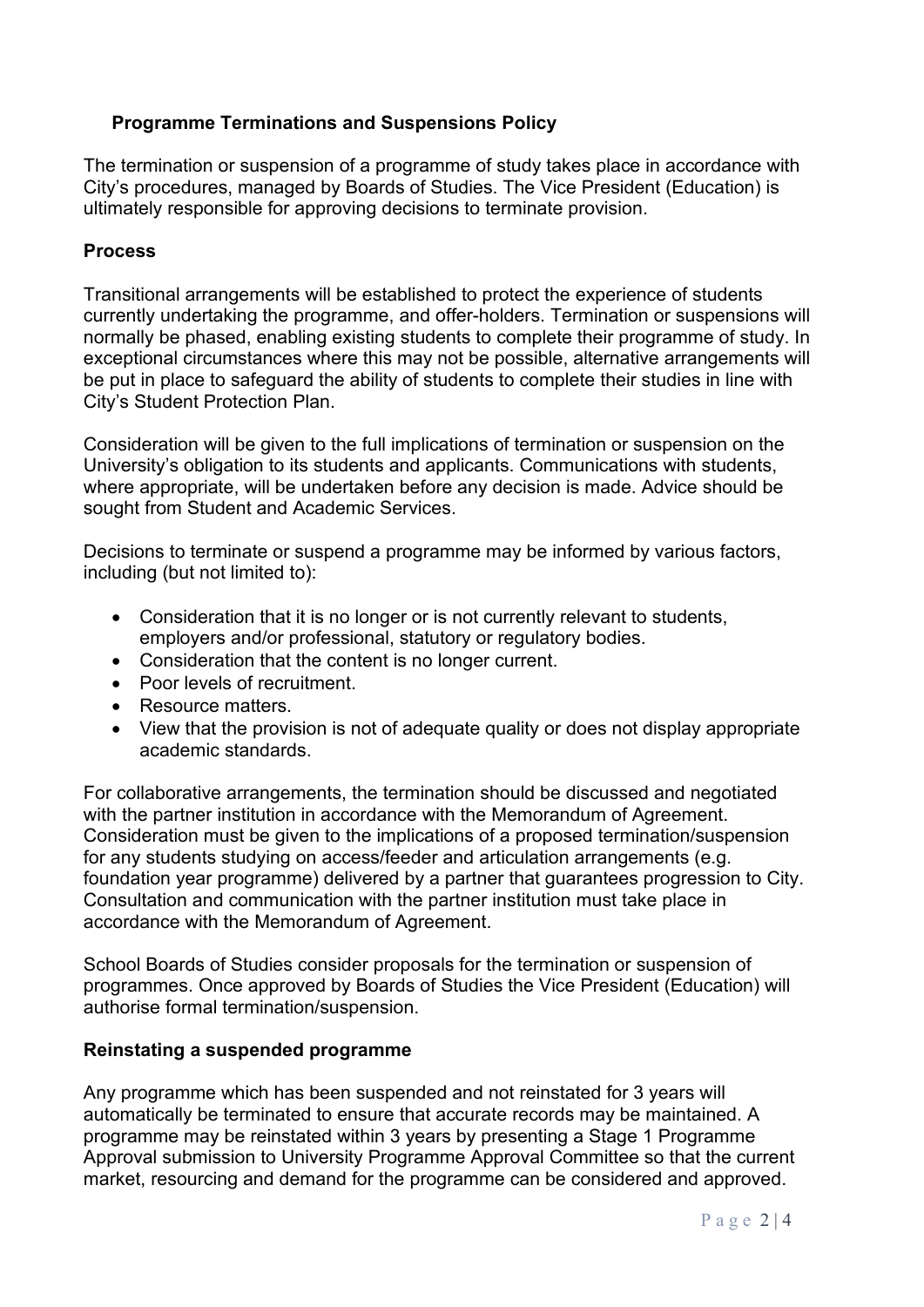Significant changes to any programmes for reintroduction will be required to undergo the full Programme Approval process to ensure the continued quality of provision. To reinstate a terminated programme the full Programme Approval Policy and process must be followed.

Guidance on reintroducing suspended provision should be sought from Student and Academic Services.

### **Reinstating a suspended module**

Any module which has been suspended may be reinstated via the Programme Amendment Process, subject to the agreement of PARC. The usual procedures apply and should be observed. In line with the Programme Amendment Policy, any suspended Module which is not re-instated within 3 years will be automatically terminated.

## **Reporting**

An annual list of terminated and suspended programmes, including rationales, will be reported by Student and Academic Services to Educational Quality Committee and Senate.